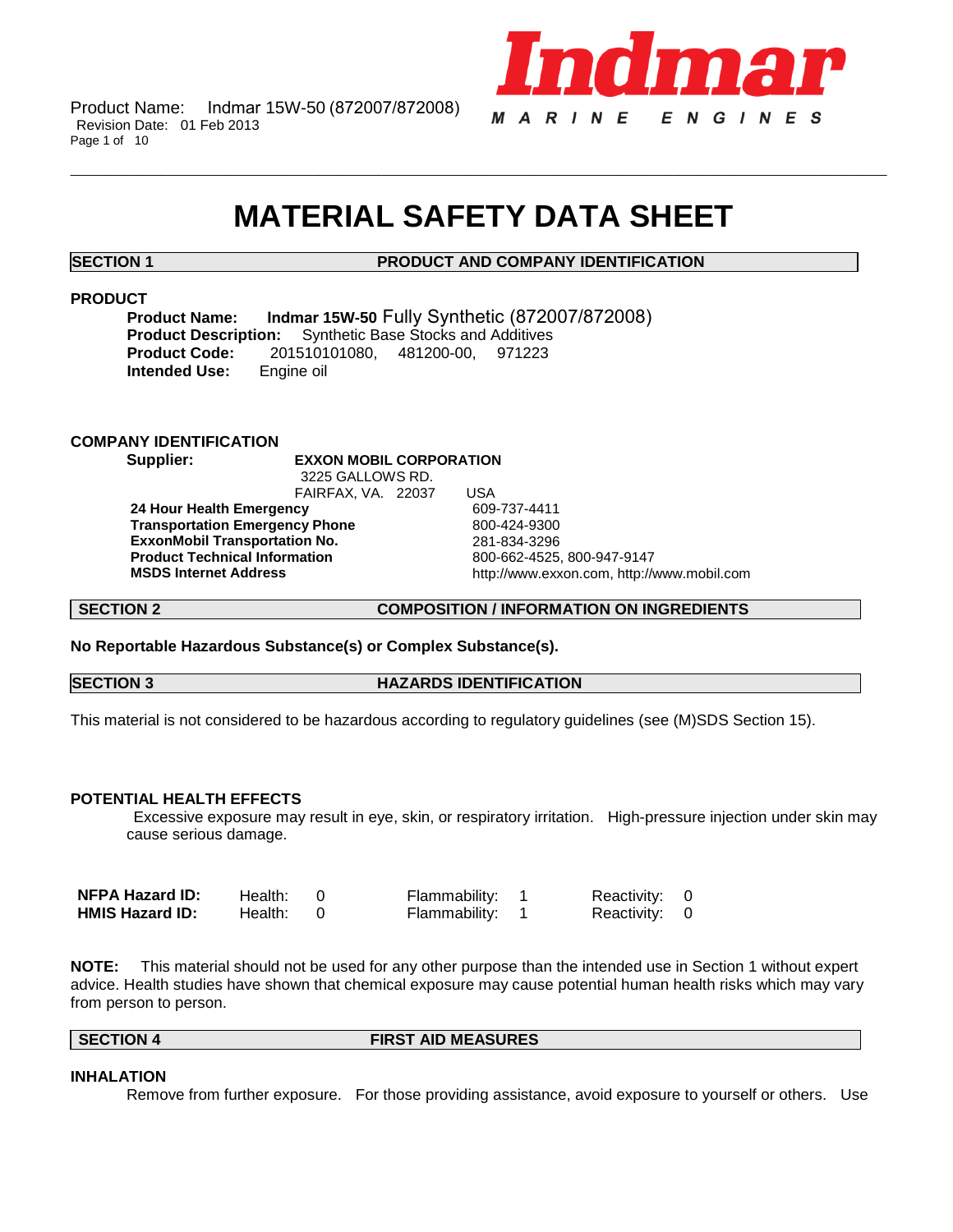Product Name: Indmar 15W-50 Revision Date: 01 Feb 2013 Page 2 of 10

> adequate respiratory protection. If respiratory irritation, dizziness, nausea, or unconsciousness occurs, seek immediate medical assistance. If breathing has stopped, assist ventilation with a mechanical device or use mouth-to-mouth resuscitation.

\_\_\_\_\_\_\_\_\_\_\_\_\_\_\_\_\_\_\_\_\_\_\_\_\_\_\_\_\_\_\_\_\_\_\_\_\_\_\_\_\_\_\_\_\_\_\_\_\_\_\_\_\_\_\_\_\_\_\_\_\_\_\_\_\_\_\_\_\_\_\_\_\_\_\_\_\_\_\_\_\_\_\_\_\_\_\_\_\_\_\_\_\_\_\_\_\_\_\_\_\_\_\_\_\_\_\_\_\_\_\_\_\_\_\_\_\_\_

# **SKIN CONTACT**

Wash contact areas with soap and water. If product is injected into or under the skin, or into any part of the body, regardless of the appearance of the wound or its size, the individual should be evaluated immediately by a physician as a surgical emergency. Even though initial symptoms from high pressure injection may be minimal or absent, early surgical treatment within the first few hours may significantly reduce the ultimate extent of injury.

# **EYE CONTACT**

Flush thoroughly with water. If irritation occurs, get medical assistance.

### **INGESTION**

First aid is normally not required. Seek medical attention if discomfort occurs.

# **SECTION 5 FIRE FIGHTING MEASURES**

# **EXTINGUISHING MEDIA**

**Appropriate Extinguishing Media:** Use water fog, foam, dry chemical or carbon dioxide (CO2) to extinguish flames.

**Inappropriate Extinguishing Media:** Straight Streams of Water

### **FIRE FIGHTING**

**Fire Fighting Instructions:** Evacuate area. Prevent runoff from fire control or dilution from entering streams, sewers, or drinking water supply. Firefighters should use standard protective equipment and in enclosed spaces, self-contained breathing apparatus (SCBA). Use water spray to cool fire exposed surfaces and to protect personnel.

**Hazardous Combustion Products:** Smoke, Fume, Aldehydes, Sulfur oxides, Incomplete combustion products, Oxides of carbon

### **FLAMMABILITY PROPERTIES**

**Flash Point [Method]:** >200°C (392°F) [ASTM D-92] **Flammable Limits (Approximate volume % in air):** LEL: 0.9 UEL: 7.0 **Autoignition Temperature:** N/D

### **SECTION 6 ACCIDENTAL RELEASE MEASURES**

### **NOTIFICATION PROCEDURES**

In the event of a spill or accidental release, notify relevant authorities in accordance with all applicable regulations. US regulations require reporting releases of this material to the environment which exceed the applicable reportable quantity or oil spills which could reach any waterway including intermittent dry creeks. The National Response Center can be reached at (800)424-8802.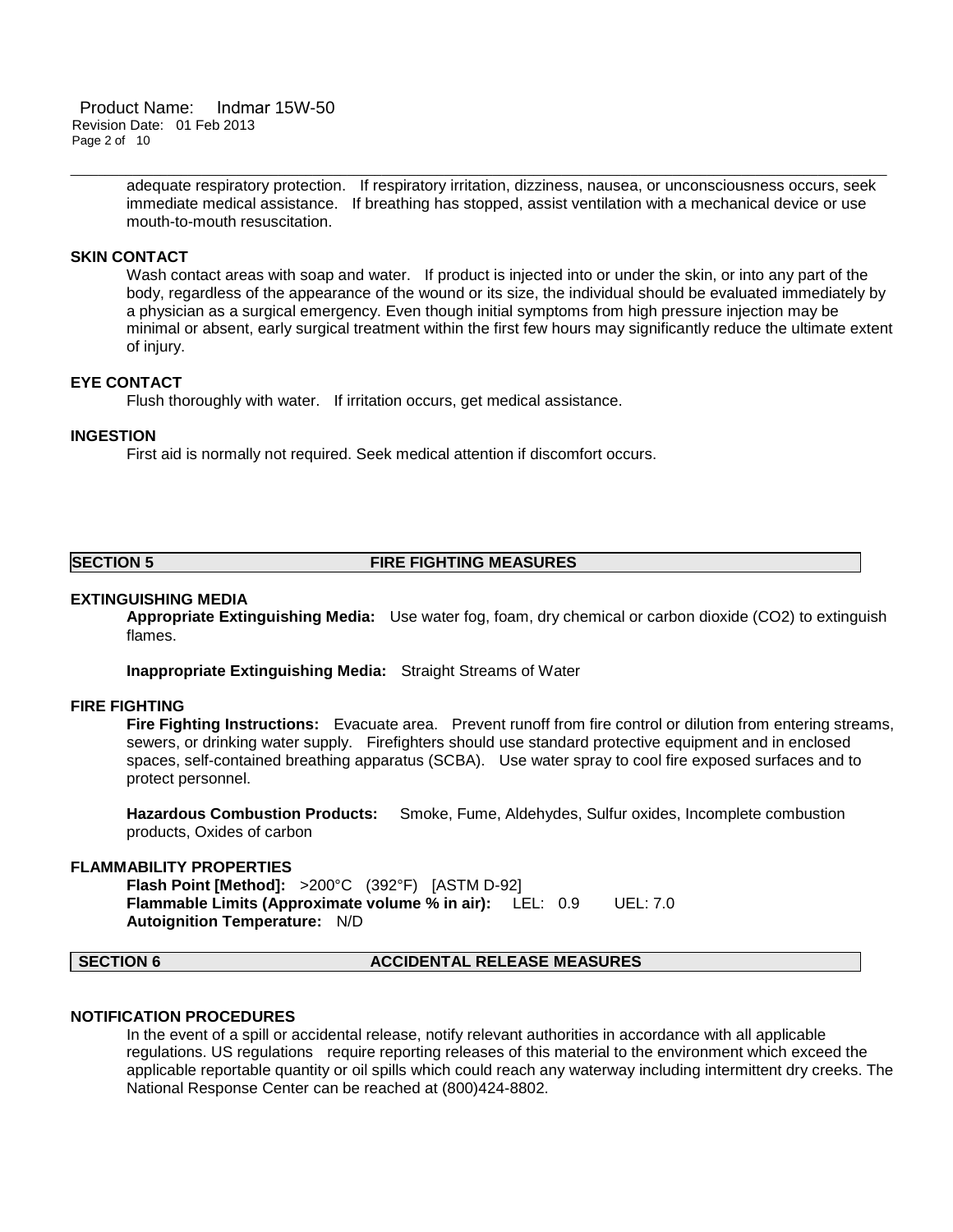# **PROTECTIVE MEASURES**

Avoid contact with spilled material. See Section 5 for fire fighting information. See the Hazard Identification Section for Significant Hazards. See Section 4 for First Aid Advice. See Section 8 for advice on the minimum requirements for personal protective equipment. Additional protective measures may be necessary, depending on the specific circumstances and/or the expert judgment of the emergency responders.

\_\_\_\_\_\_\_\_\_\_\_\_\_\_\_\_\_\_\_\_\_\_\_\_\_\_\_\_\_\_\_\_\_\_\_\_\_\_\_\_\_\_\_\_\_\_\_\_\_\_\_\_\_\_\_\_\_\_\_\_\_\_\_\_\_\_\_\_\_\_\_\_\_\_\_\_\_\_\_\_\_\_\_\_\_\_\_\_\_\_\_\_\_\_\_\_\_\_\_\_\_\_\_\_\_\_\_\_\_\_\_\_\_\_\_\_\_\_

### **SPILL MANAGEMENT**

**Land Spill:** Stop leak if you can do it without risk. Recover by pumping or with suitable absorbent.

**Water Spill:** Stop leak if you can do it without risk. Confine the spill immediately with booms. Warn other shipping. Remove from the surface by skimming or with suitable absorbents. Seek the advice of a specialist before using dispersants.

Water spill and land spill recommendations are based on the most likely spill scenario for this material; however, geographic conditions, wind, temperature, (and in the case of a water spill) wave and current direction and speed may greatly influence the appropriate action to be taken. For this reason, local experts should be consulted. Note: Local regulations may prescribe or limit action to be taken.

#### **ENVIRONMENTAL PRECAUTIONS**

Large Spills: Dike far ahead of liquid spill for later recovery and disposal. Prevent entry into waterways, sewers, basements or confined areas.

### **SECTION 7 HANDLING AND STORAGE**

### **HANDLING**

Avoid contact with used product. Prevent small spills and leakage to avoid slip hazard. Material can accumulate static charges which may cause an electrical spark (ignition source). When the material is handled in bulk, an electrical spark could ignite any flammable vapors from liquids or residues that may be present (e.g., during switch-loading operations). Use proper bonding and/or ground procedures. However, bonding and grounds may not eliminate the hazard from static accumulation. Consult local applicable standards for guidance. Additional references include American Petroleum Institute 2003 (Protection Against Ignitions Arising out of Static, Lightning and Stray Currents) or National Fire Protection Agency 77 (Recommended Practice on Static Electricity) or CENELEC CLC/TR 50404 (Electrostatics - Code of practice for the avoidance of hazards due to static electricity).

**Static Accumulator:** This material is a static accumulator.

### **STORAGE**

The container choice, for example storage vessel, may effect static accumulation and dissipation. Do not store in open or unlabelled containers. Keep away from incompatible materials.

### **SECTION 8 EXPOSURE CONTROLS / PERSONAL PROTECTION**

**Exposure limits/standards for materials that can be formed when handling this product:** When mists/aerosols can occur the following are recommended: 5 mg/m<sup>3</sup> - ACGIH TLV (inhalable fraction), 5 mg/m<sup>3</sup> - OSHA PEL.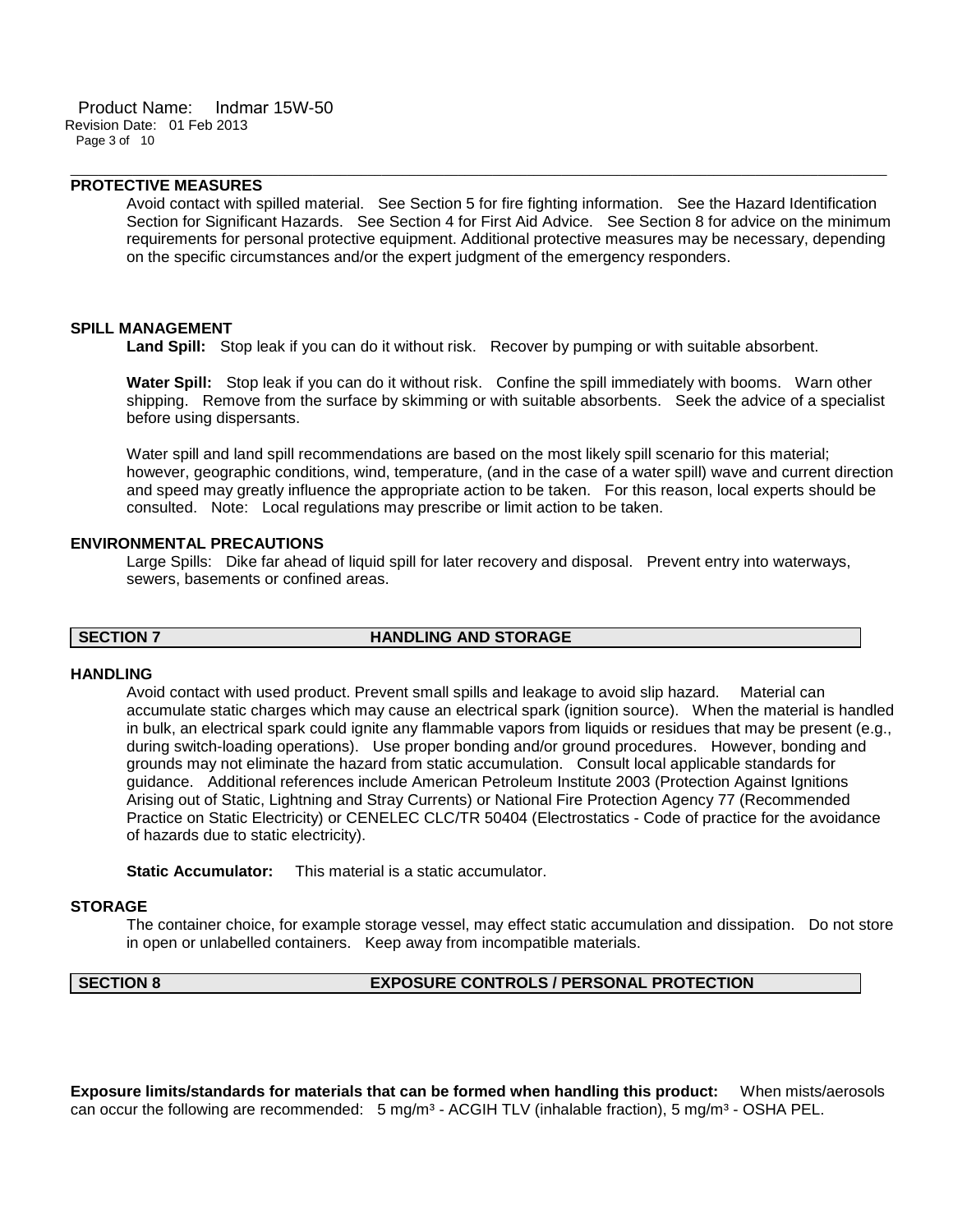NOTE: Limits/standards shown for guidance only. Follow applicable regulations.

# **ENGINEERING CONTROLS**

The level of protection and types of controls necessary will vary depending upon potential exposure conditions. Control measures to consider:

No special requirements under ordinary conditions of use and with adequate ventilation.

\_\_\_\_\_\_\_\_\_\_\_\_\_\_\_\_\_\_\_\_\_\_\_\_\_\_\_\_\_\_\_\_\_\_\_\_\_\_\_\_\_\_\_\_\_\_\_\_\_\_\_\_\_\_\_\_\_\_\_\_\_\_\_\_\_\_\_\_\_\_\_\_\_\_\_\_\_\_\_\_\_\_\_\_\_\_\_\_\_\_\_\_\_\_\_\_\_\_\_\_\_\_\_\_\_\_\_\_\_\_\_\_\_\_\_\_\_\_

# **PERSONAL PROTECTION**

Personal protective equipment selections vary based on potential exposure conditions such as applications, handling practices, concentration and ventilation. Information on the selection of protective equipment for use with this material, as provided below, is based upon intended, normal usage.

**Respiratory Protection:** If engineering controls do not maintain airborne contaminant concentrations at a level which is adequate to protect worker health, an approved respirator may be appropriate. Respirator selection, use, and maintenance must be in accordance with regulatory requirements, if applicable. Types of respirators to be considered for this material include:

No special requirements under ordinary conditions of use and with adequate ventilation.

For high airborne concentrations, use an approved supplied-air respirator, operated in positive pressure mode. Supplied air respirators with an escape bottle may be appropriate when oxygen levels are inadequate, gas/vapor warning properties are poor, or if air purifying filter capacity/rating may be exceeded.

**Hand Protection:** Any specific glove information provided is based on published literature and glove manufacturer data. Glove suitability and breakthrough time will differ depending on the specific use conditions. Contact the glove manufacturer for specific advice on glove selection and breakthrough times for your use conditions. Inspect and replace worn or damaged gloves. The types of gloves to be considered for this material include:

No protection is ordinarily required under normal conditions of use.

**Eye Protection:** If contact is likely, safety glasses with side shields are recommended.

**Skin and Body Protection:** Any specific clothing information provided is based on published literature or manufacturer data. The types of clothing to be considered for this material include:

No skin protection is ordinarily required under normal conditions of use. In accordance with good industrial hygiene practices, precautions should be taken to avoid skin contact.

**Specific Hygiene Measures:** Always observe good personal hygiene measures, such as washing after handling the material and before eating, drinking, and/or smoking. Routinely wash work clothing and protective equipment to remove contaminants. Discard contaminated clothing and footwear that cannot be cleaned. Practice good housekeeping.

# **ENVIRONMENTAL CONTROLS**

Comply with applicable environmental regulations limiting discharge to air, water and soil. Protect the environment by applying appropriate control measures to prevent or limit emissions.

### **SECTION 9 PHYSICAL AND CHEMICAL PROPERTIES**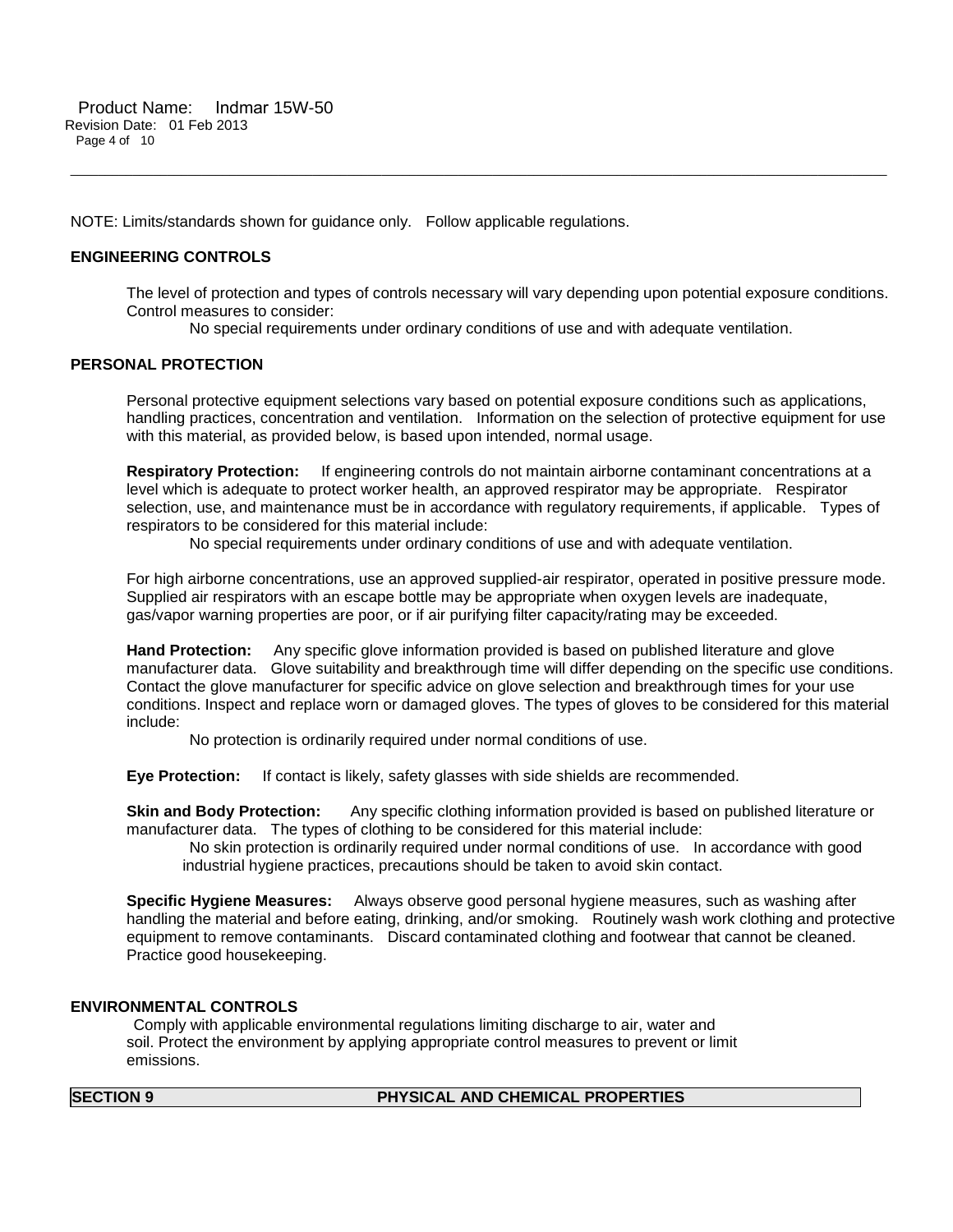**Note: Physical and chemical properties are provided for safety, health and environmental considerations only and may not fully represent product specifications. Contact the Supplier for additional information.**

\_\_\_\_\_\_\_\_\_\_\_\_\_\_\_\_\_\_\_\_\_\_\_\_\_\_\_\_\_\_\_\_\_\_\_\_\_\_\_\_\_\_\_\_\_\_\_\_\_\_\_\_\_\_\_\_\_\_\_\_\_\_\_\_\_\_\_\_\_\_\_\_\_\_\_\_\_\_\_\_\_\_\_\_\_\_\_\_\_\_\_\_\_\_\_\_\_\_\_\_\_\_\_\_\_\_\_\_\_\_\_\_\_\_\_\_\_\_

### **GENERAL INFORMATION Physical State:** Liquid **Color:** Amber **Odor:** Characteristic **Odor Threshold:** N/D

# **IMPORTANT HEALTH, SAFETY, AND ENVIRONMENTAL INFORMATION**

**Relative Density (at 15 °C):** 0.864 **Flash Point [Method]:** >200°C (392°F) [ASTM D-92] **Flammable Limits (Approximate volume % in air):** LEL: 0.9 UEL: 7.0 **Autoignition Temperature:** N/D **Boiling Point / Range:** > 316°C (600°F) **Vapor Density (Air = 1):** > 2 at 101 kPa **Vapor Pressure:** < 0.013 kPa (0.1 mm Hg) at 20 °C **Evaporation Rate (n-butyl acetate = 1):** N/D **pH:** N/A **Log Pow (n-Octanol/Water Partition Coefficient):** N/D **Solubility in Water:** Negligible **Viscosity:** 124 cSt (124 mm2/sec) at 40 °C | 17.3 cSt (17.3 mm2/sec) at 100°C **Oxidizing Properties:** See Hazards Identification Section.

# **OTHER INFORMATION**

**Freezing Point:** N/D **Melting Point: N/A**<br>**Pour Point: 41<sup>6</sup> Pour Point:** -41°C (-42°F) **DMSO Extract (mineral oil only), IP-346:** < 3 %wt

### **SECTION 10 STABILITY AND REACTIVITY**

**STABILITY:** Material is stable under normal conditions.

**CONDITIONS TO AVOID:** Excessive heat. High energy sources of ignition.

**MATERIALS TO AVOID:** Strong oxidizers

**HAZARDOUS DECOMPOSITION PRODUCTS:** Material does not decompose at ambient temperatures.

**HAZARDOUS POLYMERIZATION:** Will not occur.

### **SECTION 11 TOXICOLOGICAL INFORMATION**

### **ACUTE TOXICITY**

| <b>Route of Exposure</b>                    | <b>Conclusion / Remarks</b>                                |
|---------------------------------------------|------------------------------------------------------------|
| <b>Inhalation</b>                           |                                                            |
| Toxicity: No end point data for material.   | Minimally Toxic. Based on assessment of the components.    |
| Irritation: No end point data for material. | Negligible hazard at ambient/normal handling temperatures. |
|                                             | Based on assessment of the components.                     |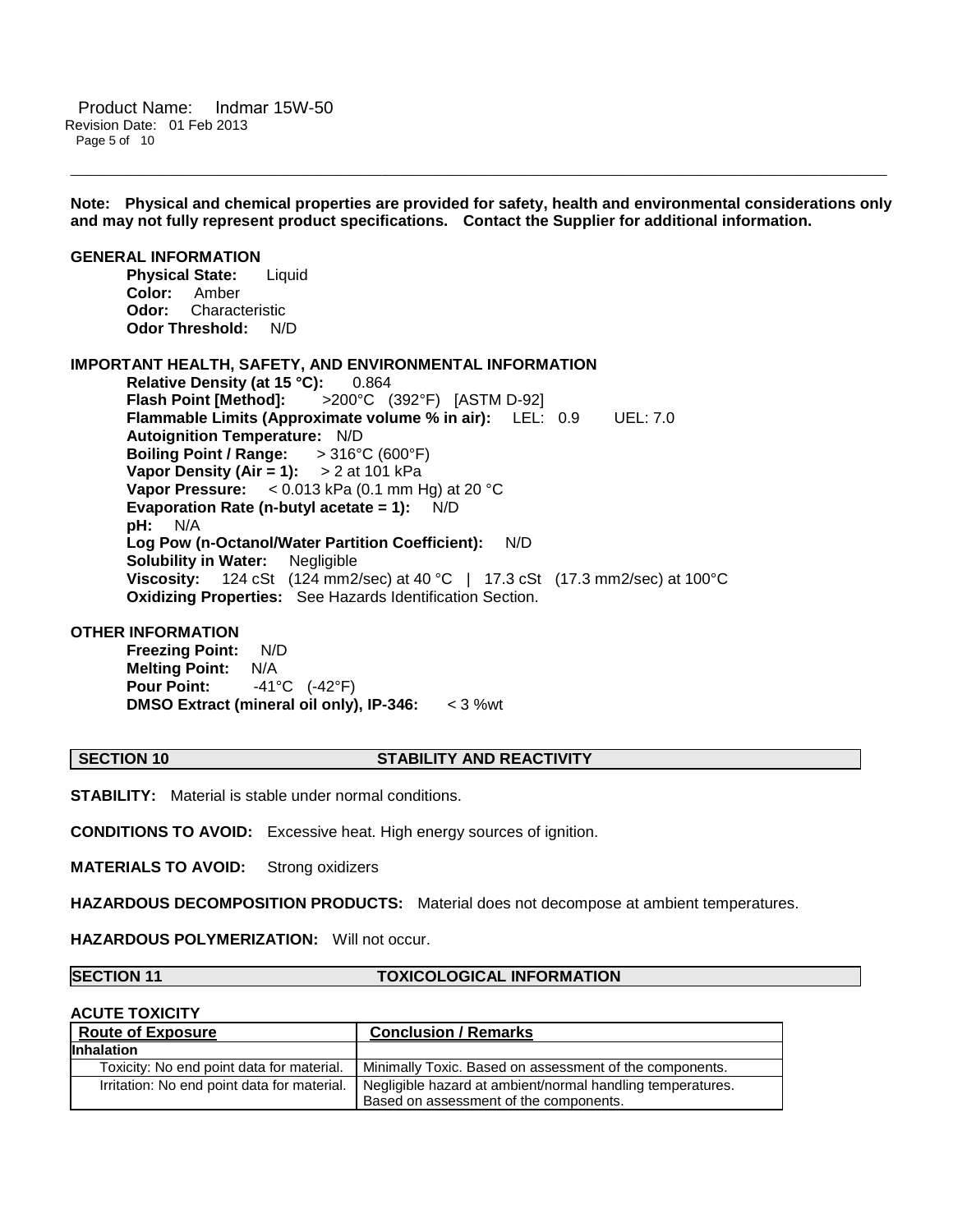#### Product Name: Indmar 15W-50 Revision Date: 01 Feb 2013 Page 6 of 10

| Ingestion                                   |                                                                                                  |
|---------------------------------------------|--------------------------------------------------------------------------------------------------|
| Toxicity: No end point data for material.   | Minimally Toxic. Based on assessment of the components.                                          |
|                                             |                                                                                                  |
| <b>Skin</b>                                 |                                                                                                  |
| Toxicity: No end point data for material.   | Minimally Toxic. Based on assessment of the components.                                          |
| Irritation: No end point data for material. | Negligible irritation to skin at ambient temperatures. Based on<br>assessment of the components. |
|                                             |                                                                                                  |
| Eye                                         |                                                                                                  |
| Irritation: No end point data for material. | May cause mild, short-lasting discomfort to eyes. Based on<br>assessment of the components.      |

# **CHRONIC/OTHER EFFECTS**

# **For the product itself:**

 Diesel engine oils: Not carcinogenic in animals tests. Used and unused diesel engine oils did not produce any carcinogenic effects in chronic mouse skin painting studies.

Oils that are used in gasoline engines may become hazardous and display the following properties: Carcinogenic in animal tests. Caused mutations in vitro. Possible allergen and photoallergen. Contains polycyclic aromatic compounds (PAC) from combustion products of gasoline and/or thermal degradation products.

\_\_\_\_\_\_\_\_\_\_\_\_\_\_\_\_\_\_\_\_\_\_\_\_\_\_\_\_\_\_\_\_\_\_\_\_\_\_\_\_\_\_\_\_\_\_\_\_\_\_\_\_\_\_\_\_\_\_\_\_\_\_\_\_\_\_\_\_\_\_\_\_\_\_\_\_\_\_\_\_\_\_\_\_\_\_\_\_\_\_\_\_\_\_\_\_\_\_\_\_\_\_\_\_\_\_\_\_\_\_\_\_\_\_\_\_\_\_

# **Contains:**

Synthetic base oils: Not expected to cause significant health effects under conditions of normal use, based on laboratory studies with the same or similar materials. Not mutagenic or genotoxic. Not sensitizing in test animals and humans.

**The following ingredients are cited on the lists below:** None.

|                | --REGULATORY LISTS SEARCHED-- |                 |
|----------------|-------------------------------|-----------------|
| $1 =$ NTP CARC | $3 = IARC 1$                  | $5 = IARC2B$    |
| $2 = NTP$ SUS  | $4 = IARC 2A$                 | $6 = OSHA CARC$ |

# **SECTION 12 ECOLOGICAL INFORMATION**

The information given is based on data available for the material, the components of the material, and similar materials.

# **ECOTOXICITY**

Material -- Not expected to be harmful to aquatic organisms.

### **MOBILITY**

 Base oil component -- Low solubility and floats and is expected to migrate from water to the land. Expected to partition to sediment and wastewater solids.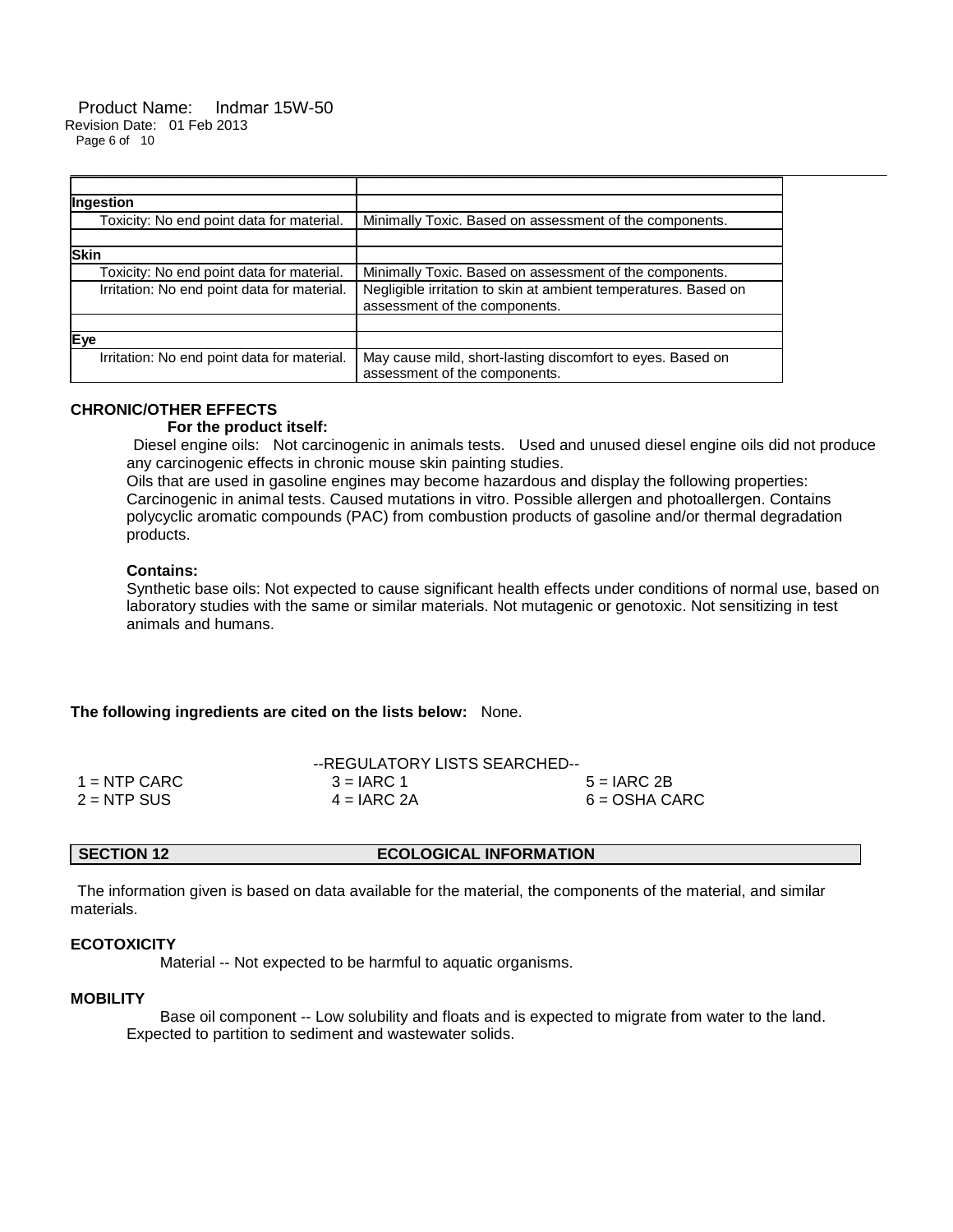# **SECTION 13 DISPOSAL CONSIDERATIONS**

\_\_\_\_\_\_\_\_\_\_\_\_\_\_\_\_\_\_\_\_\_\_\_\_\_\_\_\_\_\_\_\_\_\_\_\_\_\_\_\_\_\_\_\_\_\_\_\_\_\_\_\_\_\_\_\_\_\_\_\_\_\_\_\_\_\_\_\_\_\_\_\_\_\_\_\_\_\_\_\_\_\_\_\_\_\_\_\_\_\_\_\_\_\_\_\_\_\_\_\_\_\_\_\_\_\_\_\_\_\_\_\_\_\_\_\_\_\_

Disposal recommendations based on material as supplied. Disposal must be in accordance with current applicable laws and regulations, and material characteristics at time of disposal.

# **DISPOSAL RECOMMENDATIONS**

Product is suitable for burning in an enclosed controlled burner for fuel value or disposal by supervised incineration at very high temperatures to prevent formation of undesirable combustion products. Protect the environment. Dispose of used oil at designated sites. Minimize skin contact. Do not mix used oils with solvents, brake fluids or coolants.

# **REGULATORY DISPOSAL INFORMATION**

RCRA Information: The unused product, in our opinion, is not specifically listed by the EPA as a hazardous waste (40 CFR, Part 261D), nor is it formulated to contain materials which are listed as hazardous wastes. It does not exhibit the hazardous characteristics of ignitability, corrositivity or reactivity and is not formulated with contaminants as determined by the Toxicity Characteristic Leaching Procedure (TCLP). However, used product may be regulated.

**Empty Container Warning** Empty Container Warning (where applicable): Empty containers may contain residue and can be dangerous. Do not attempt to refill or clean containers without proper instructions. Empty drums should be completely drained and safely stored until appropriately reconditioned or disposed. Empty containers should be taken for recycling, recovery, or disposal through suitably qualified or licensed contractor and in accordance with governmental regulations. DO NOT PRESSURISE, CUT, WELD, BRAZE, SOLDER, DRILL, GRIND, OR EXPOSE SUCH CONTAINERS TO HEAT, FLAME, SPARKS, STATIC ELECTRICITY, OR OTHER SOURCES OF IGNITION. THEY MAY EXPLODE AND CAUSE INJURY OR DEATH.

| <b>SECTION 14</b>  | <b>TRANSPORT INFORMATION</b>                           |
|--------------------|--------------------------------------------------------|
|                    | <b>LAND (DOT):</b> Not Regulated for Land Transport    |
| <b>LAND (TDG):</b> | Not Regulated for Land Transport                       |
| <b>SEA (IMDG):</b> | Not Regulated for Sea Transport according to IMDG-Code |
| AIR (IATA):        | Not Regulated for Air Transport                        |

# **SECTION 15 REGULATORY INFORMATION**

**OSHA HAZARD COMMUNICATION STANDARD:** When used for its intended purposes, this material is not classified as hazardous in accordance with OSHA 29 CFR 1910.1200.

**Complies with the following national/regional chemical inventory requirements::** AICS, DSL, IECSC, KECI, PICCS, TSCA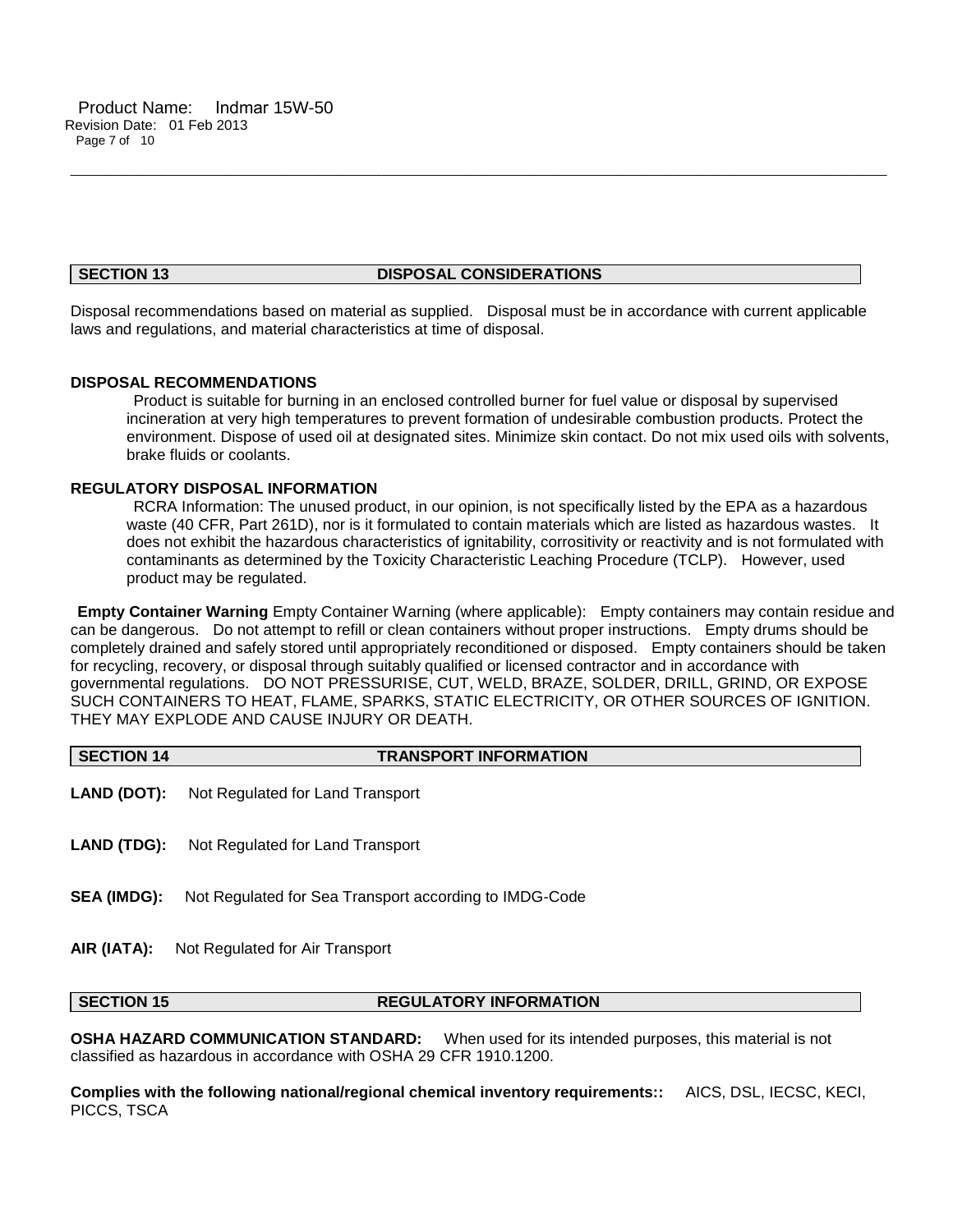| <b>Special Cases:</b> |                           |
|-----------------------|---------------------------|
| Inventory             | <b>Status</b>             |
| <b>ENCS</b>           | <b>Restrictions Apply</b> |

\_\_\_\_\_\_\_\_\_\_\_\_\_\_\_\_\_\_\_\_\_\_\_\_\_\_\_\_\_\_\_\_\_\_\_\_\_\_\_\_\_\_\_\_\_\_\_\_\_\_\_\_\_\_\_\_\_\_\_\_\_\_\_\_\_\_\_\_\_\_\_\_\_\_\_\_\_\_\_\_\_\_\_\_\_\_\_\_\_\_\_\_\_\_\_\_\_\_\_\_\_\_\_\_\_\_\_\_\_\_\_\_\_\_\_\_\_\_

**EPCRA SECTION 302:** This material contains no extremely hazardous substances.

# **SARA (311/312) REPORTABLE HAZARD CATEGORIES:** None.

**SARA (313) TOXIC RELEASE INVENTORY:** This material contains no chemicals subject to the supplier notification requirements of the SARA 313 Toxic Release Program.

# **The following ingredients are cited on the lists below:**

| <b>Chemical Name</b>             | <b>CAS Number</b> | <b>List Citations</b> |
|----------------------------------|-------------------|-----------------------|
| PHENOL,                          | 118-82-1          | 5                     |
| $4,4$ -METHYLENEBIS(2,6-BIS(1,1- |                   |                       |
| DIMETHYLETHYL)-                  |                   |                       |
| PHOSPHORODITHOIC ACID,           | 68649-42-3        | 15                    |
| O,O-DI C1-14-ALKYL ESTERS,       |                   |                       |
| ZINC SALTS (2:1) (ZDDP)          |                   |                       |
| <b>ZINC ALKYLDITHIOPHOSPHATE</b> | 68649-42-3        | 15                    |
| <b>ZINC DITHIOPHOSPHATE</b>      | 68649-42-3        | 15                    |

|                 |                    | --REGULATORY LISTS SEARCHED-- |               |
|-----------------|--------------------|-------------------------------|---------------|
| $1 = ACGIH ALL$ | $6 = TSCA 5a2$     | $11 = CA$ P65 REPRO           | $16 = MN$ RTK |
| $2 = ACGIH A1$  | $7 = TSCA5e$       | $12$ = CA RTK                 | $17 = NJ RTK$ |
| $3 = ACGIH A2$  | $8 = TSCA6$        | $13 = IL$ RTK                 | $18 = PA RTK$ |
| $4 = OSHA Z$    | $9 = TSCA 12b$     | $14 = LA RTK$                 | $19 = RIRTK$  |
| $5 = TSCA4$     | $10 = CA$ P65 CARC | $15 = M1 293$                 |               |

Code key: CARC=Carcinogen; REPRO=Reproductive

| <b>SECTION 16</b> | <b>OTHER INFORMATION</b> |
|-------------------|--------------------------|
|                   |                          |

 $N/D = Not determined$ ,  $N/A = Not applicable$ 

# **THIS SAFETY DATA SHEET CONTAINS THE FOLLOWING REVISIONS:**

Revision Changes:

Section 06: Protective Measures was modified.

Section 09: Boiling Point C(F) was modified.

Section 09: Pour Point C(F) was modified.

Section 08: Comply with applicable regulations phrase was modified.

Section 09: Vapor Pressure was modified.

Hazard Identification: Health Hazards was modified.

Section 11: Dermal Lethality Test Data was modified.

Section 11: Dermal Lethality Test Comment was modified.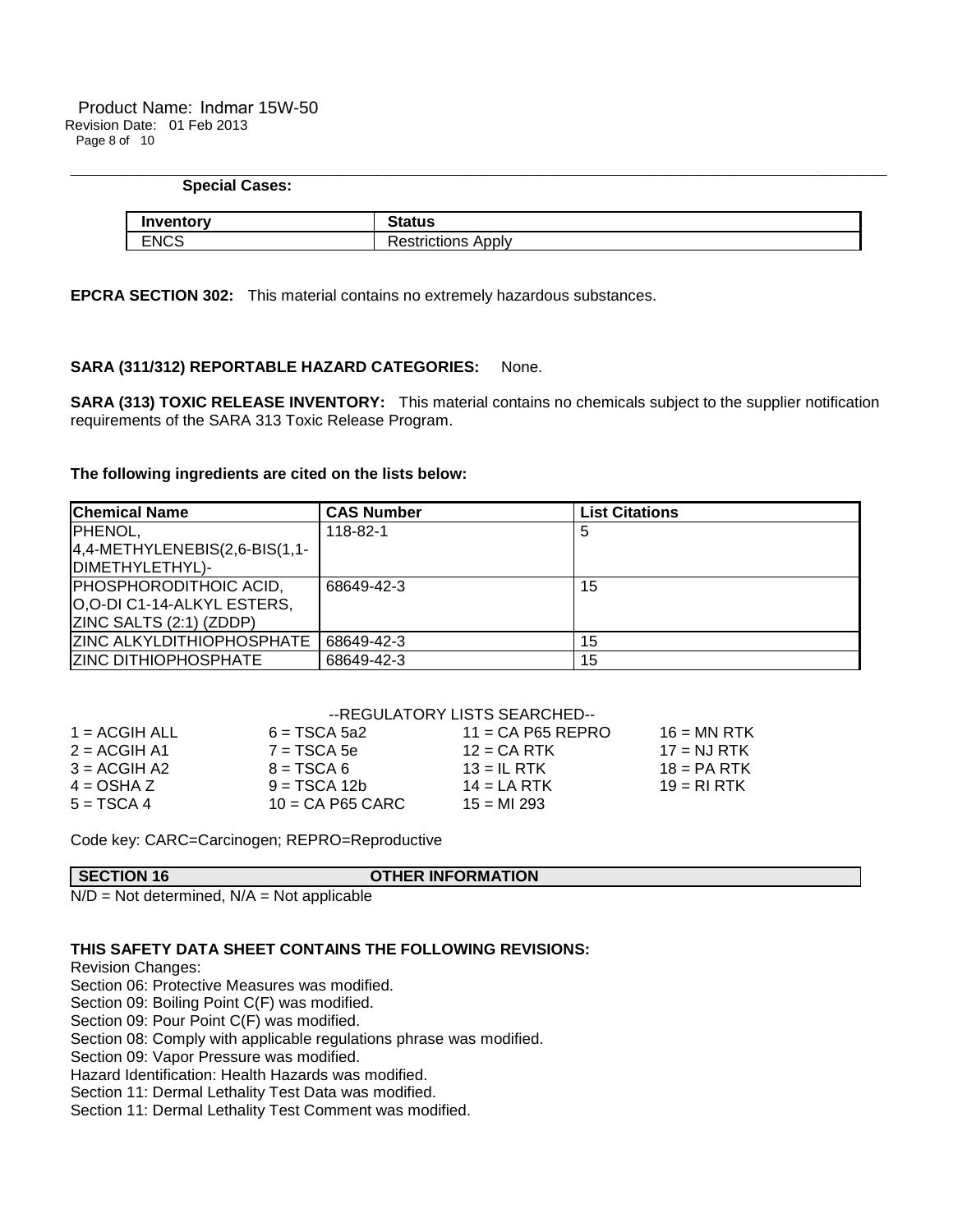Product Name: Indmar 15W-50 Revision Date: 01 Feb 2013 Page 9 of 10

Section 11: Oral Lethality Test Data was modified. Section 11: Inhalation Lethality Test Data was modified. Section 11: Dermal Irritation Test Data was modified. Section 11: Eye Irritation Test Data was modified. Section 11: Oral Lethality Test Comment was modified. Section 11: Inhalation Lethality Test Comment was modified. Section 11: Dermal Irritation Test Comment was modified. Section 11: Eye Irritation Test Comment was modified. Section 11: Inhalation Irritation Test Data was modified. Section 09: Relative Density - Header was modified. Section 09: Flash Point C(F) was modified. Section 09: Viscosity was modified. Section 09: Viscosity was modified. Section 14: LAND (TDG) - Header was modified. Section 15: List Citations Table was modified. Section 15: SARA (313) TOXIC RELEASE INVENTORY - Header was modified. Section 15: National Chemical Inventory Listing was modified. Section 15: Community RTK - Header was modified. Section 11: Additional Health Information was modified. Section 08: Exposure limits/standards was modified. Composition: No components was modified. Section 15: Special Cases Table was modified. Section 01: Company Contact Methods Sorted by Priority was modified. Composition: Component table was deleted. Section 15: SARA (313) TOXIC RELEASE INVENTORY - Table was deleted. Section 15: SARA 313 - Chemical Name - Header was deleted. Section 15: SARA 313 - CAS Number - Header was deleted. Section 15: SARA313 - Typical Value - Header was deleted. Composition: Primary Ingredient Name was deleted. Composition: CAS Number was deleted. Composition: Concentration - Header was deleted. Composition: Substances Table - Header was deleted. Composition: Concentration Footnote was deleted. Section 08: Exposure Limit Values - Header was deleted. ----------------------------------------------------------------------------------------------------------------------------------------------------- -----------------------------------------------------------------------------------------------------------------------------------------------------

\_\_\_\_\_\_\_\_\_\_\_\_\_\_\_\_\_\_\_\_\_\_\_\_\_\_\_\_\_\_\_\_\_\_\_\_\_\_\_\_\_\_\_\_\_\_\_\_\_\_\_\_\_\_\_\_\_\_\_\_\_\_\_\_\_\_\_\_\_\_\_\_\_\_\_\_\_\_\_\_\_\_\_\_\_\_\_\_\_\_\_\_\_\_\_\_\_\_\_\_\_\_\_\_\_\_\_\_\_\_\_\_\_\_\_\_\_\_

The information and recommendations contained herein are, to the best of ExxonMobil's knowledge and belief, accurate and reliable as of the date issued. You can contact ExxonMobil to insure that this document is the most current available from ExxonMobil. The information and recommendations are offered for the user's consideration and examination. It is the user's responsibility to satisfy itself that the product is suitable for the intended use. If buyer repackages this product, it is the user's responsibility to insure proper health, safety and other necessary information is included with and/or on the container. Appropriate warnings and safe-handling procedures should be provided to handlers and users. Alteration of this document is strictly prohibited. Except to the extent required by law, re-publication or retransmission of this document, in whole or in part, is not permitted. The term, "ExxonMobil" is used for convenience, and may include any one or more of ExxonMobil Chemical Company, Exxon Mobil Corporation, or any affiliates in which they directly or indirectly hold any interest.

-----------------------------------------------------------------------------------------------------------------------------------------------------

Internal Use Only MHC: 0B, 0B, 0, 0, 0, 0